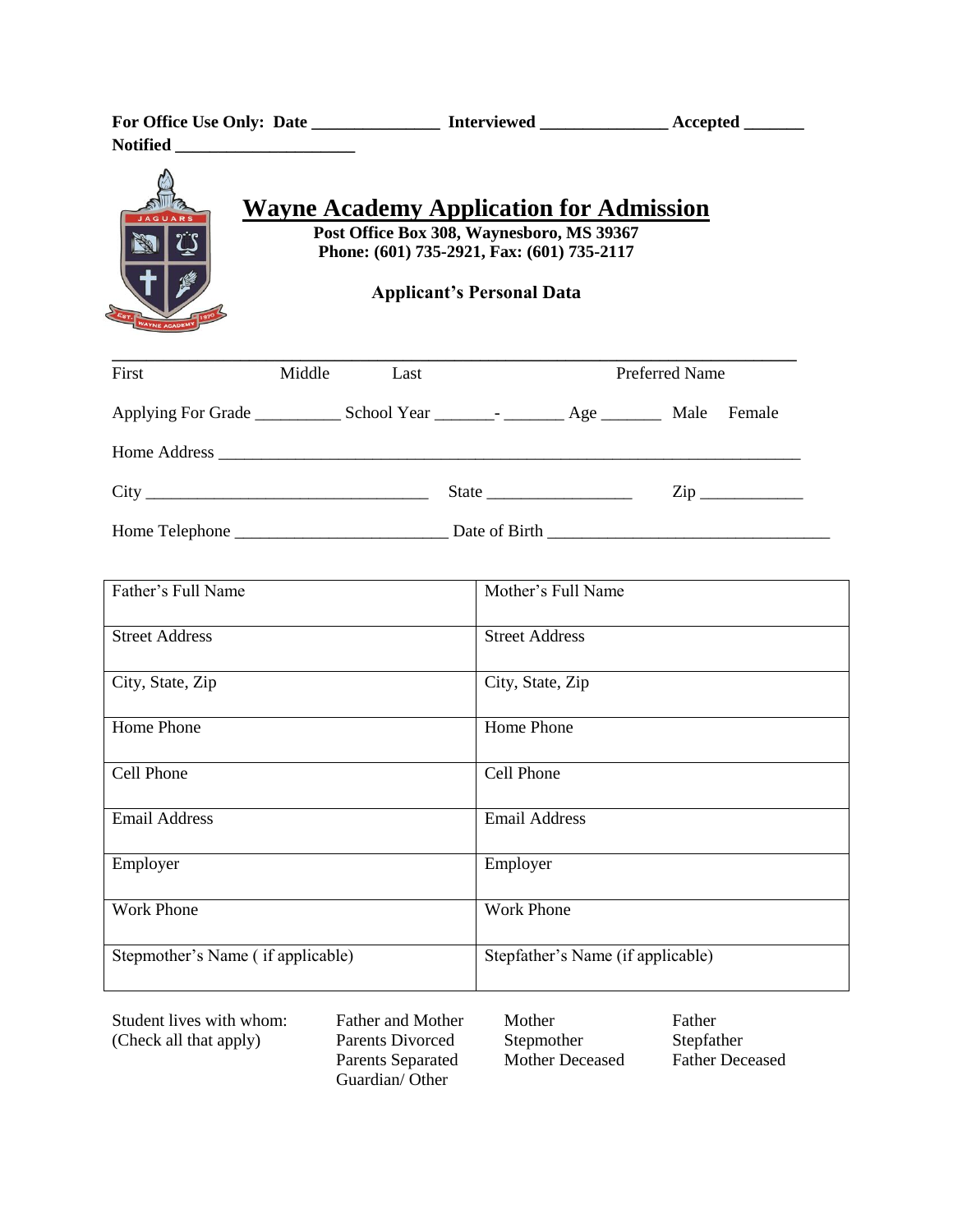|           | If parents are divorced or separated, to whom should correspondence be sent?<br>Both parents                    | Mother | Father |                        |                |
|-----------|-----------------------------------------------------------------------------------------------------------------|--------|--------|------------------------|----------------|
|           | If parents are divorced, who has legal custody? Joint Custody                                                   |        |        | Mother                 | Father         |
|           | <b>Applicant's Educational History</b>                                                                          |        |        |                        |                |
| $\bullet$ | Has the applicant ever repeated a grade?                                                                        |        |        | <b>Yes</b>             | N <sub>0</sub> |
| $\bullet$ | Has the Applicant ever been expelled, denied enrollment at a school, or counseled not to<br>return to a school? | Yes or | No n   | If yes, please explain |                |
|           | . Use the evaluant even heap the evident of ever mains asked disculpted using                                   |        |        |                        |                |

Has the applicant ever been the subject of any major school disciplinary action?

| Yes | or | No | If yes, please explain |
|-----|----|----|------------------------|
|-----|----|----|------------------------|

 Has the applicant ever been the subject of any law enforcement action and include your court involvement. If yes, please explain.

\_\_\_\_\_\_\_\_\_\_\_\_\_\_\_\_\_\_\_\_\_\_\_\_\_\_\_\_\_\_\_\_\_\_\_\_\_\_\_\_\_\_\_\_\_\_\_\_\_\_\_\_\_\_\_\_\_\_\_\_\_\_\_\_\_\_\_\_\_\_\_\_\_\_

\_\_\_\_\_\_\_\_\_\_\_\_\_\_\_\_\_\_\_\_\_\_\_\_\_\_\_\_\_\_\_\_\_\_\_\_\_\_\_\_\_\_\_\_\_\_\_\_\_\_\_\_\_\_\_\_\_\_\_\_\_\_\_\_\_\_\_\_\_\_\_\_\_

- If the applicant missed more than 5 days during the previous school year, please explain\_\_\_\_\_\_\_\_\_\_\_\_\_\_\_\_\_\_\_\_\_\_\_\_\_\_\_\_\_\_\_\_\_\_\_\_\_\_\_\_\_\_\_\_\_\_\_\_\_\_\_\_\_\_\_\_\_\_\_\_\_\_\_\_\_\_\_
- If the applicant was tardy more than 5 days during the previous school year, please explain.

\_\_\_\_\_\_\_\_\_\_\_\_\_\_\_\_\_\_\_\_\_\_\_\_\_\_\_\_\_\_\_\_\_\_\_\_\_\_\_\_\_\_\_\_\_\_\_\_\_\_\_\_\_\_\_\_\_\_\_\_\_\_\_\_\_\_\_\_\_\_\_\_\_

\_\_\_\_\_\_\_\_\_\_\_\_\_\_\_\_\_\_\_\_\_\_\_\_\_\_\_\_\_\_\_\_\_\_\_\_\_\_\_\_\_\_\_\_\_\_\_\_\_\_\_\_\_\_\_\_\_\_\_\_\_\_\_\_\_\_\_\_\_\_\_\_

 List any accommodations the applicant would require to attend Wayne Academy and participate in all facets of school life, including academics and extracurricular activates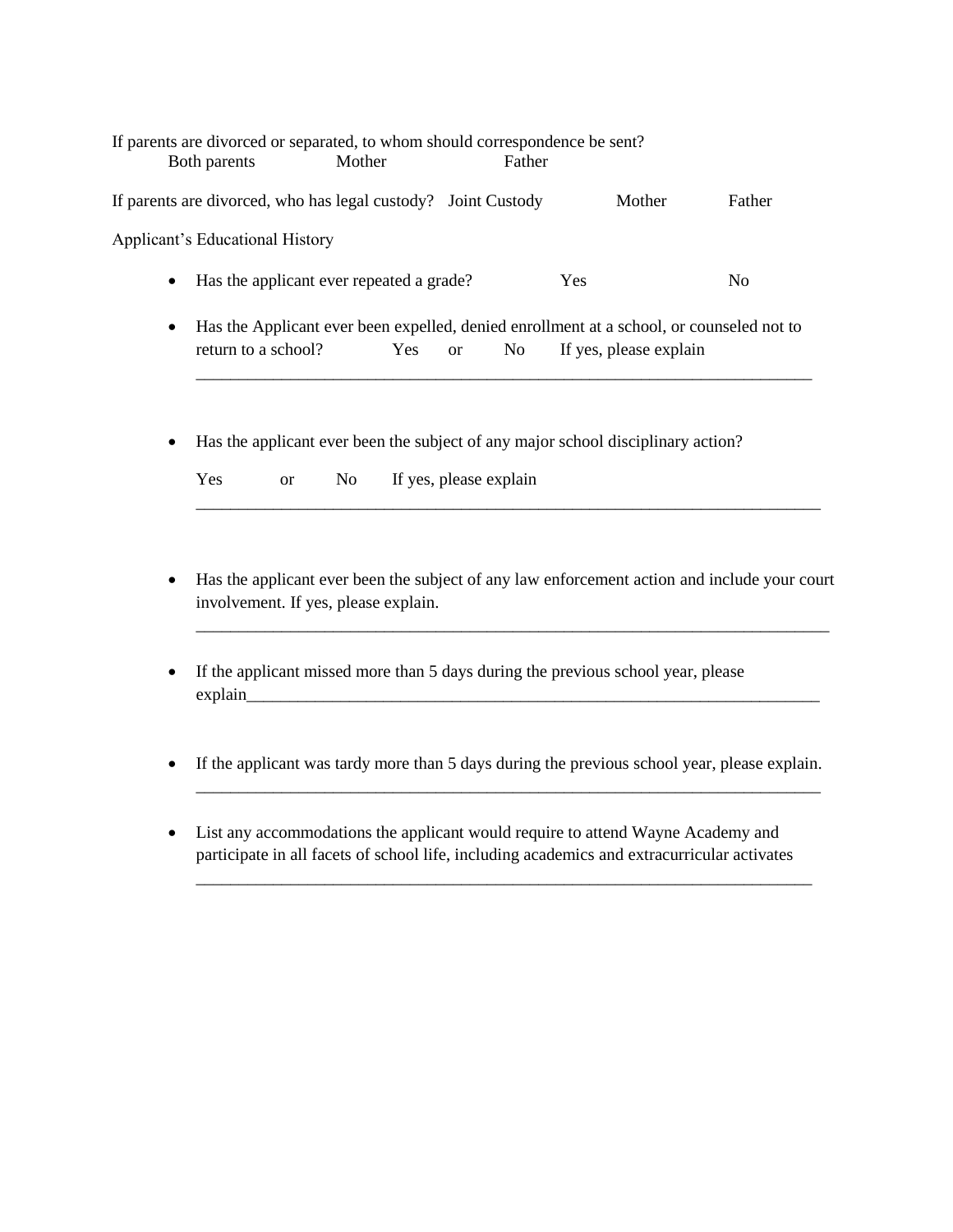## **Sibling Information**

Please list siblings:

| Name | Birthday | Age | Gender | Grade | School |
|------|----------|-----|--------|-------|--------|
| Name | Birthday | Age | Gender | Grade | School |
| Name | Birthday | Age | Gender | Grade | School |

## **Alumni Information**

List relatives who have attended Wayne Academy (include relationship and year) :

| <b>Upper School Applicant Questionnaire</b><br>(to be completed by the applicant)                                                                                                                                                                                                                                  |  |                                                                                         |            |              |  |  |
|--------------------------------------------------------------------------------------------------------------------------------------------------------------------------------------------------------------------------------------------------------------------------------------------------------------------|--|-----------------------------------------------------------------------------------------|------------|--------------|--|--|
|                                                                                                                                                                                                                                                                                                                    |  | Please check the additional offerings at Wayne Academy that are of particular interest: |            |              |  |  |
| <b>Athletics</b>                                                                                                                                                                                                                                                                                                   |  | Choir Annual Staff                                                                      | Journalism | Cheerleading |  |  |
|                                                                                                                                                                                                                                                                                                                    |  | What hobbies or special talents are you interested in developing?                       |            |              |  |  |
|                                                                                                                                                                                                                                                                                                                    |  | What books or magazines to you enjoy reading?                                           |            |              |  |  |
|                                                                                                                                                                                                                                                                                                                    |  |                                                                                         |            |              |  |  |
|                                                                                                                                                                                                                                                                                                                    |  | Applicant's Signature                                                                   |            |              |  |  |
| <b>Parent Statement</b>                                                                                                                                                                                                                                                                                            |  |                                                                                         |            |              |  |  |
| Although the parent's statement is not a part of the admission process, we have found that a parent's<br>perspective of his or her child is quite valuable in getting to know each student better. Briefly comment<br>on what you consider to be your child's greatest strength (s) and/ or greatest area of need. |  |                                                                                         |            |              |  |  |
|                                                                                                                                                                                                                                                                                                                    |  |                                                                                         |            |              |  |  |

\_\_\_\_\_\_\_\_\_\_\_\_\_\_\_\_\_\_\_\_\_\_\_\_\_\_\_\_\_\_\_\_\_\_\_\_\_\_\_\_\_\_\_\_\_\_\_\_\_\_\_\_\_\_\_\_\_\_\_\_\_\_\_\_\_\_\_\_\_\_\_\_\_\_\_\_\_\_\_\_\_\_\_\_\_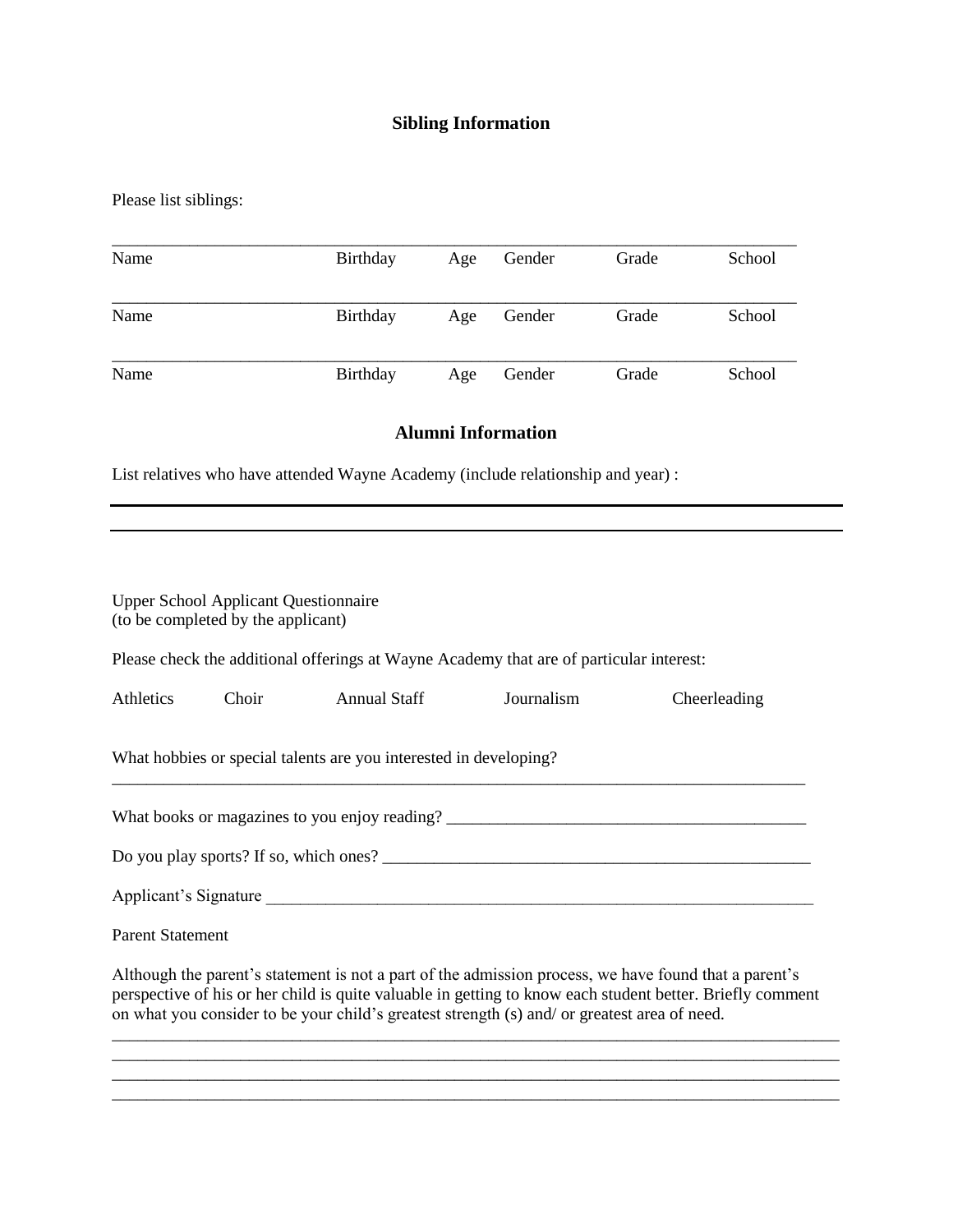Student statement if ninth grade or higher

References

Give two personal references: (List name, address, and telephone)

Give one business reference: (List name, address, and telephone)

\_\_\_\_\_\_\_\_\_\_\_\_\_\_\_\_\_\_\_\_\_\_\_\_\_\_\_\_\_\_\_\_\_\_\_\_\_\_\_\_\_\_\_\_\_\_\_\_\_\_\_

I understand that tuition charges are payable monthly in advance. There is a \$35.00 late fee assessed after the  $7<sup>th</sup>$  of the month, and in the event of nonpayment, the child may be dropped from the school roll. A nonrefundable registration fee of \$200.00 is due with this application for grades K5-  $12<sup>th</sup>$ .

\_\_\_\_\_\_\_\_\_\_\_\_\_\_\_\_\_\_\_\_\_\_\_\_\_\_\_\_\_\_\_\_\_\_\_\_\_\_\_\_\_\_\_\_\_\_\_\_\_\_\_\_\_\_\_\_\_\_\_\_\_\_\_\_\_\_\_\_\_\_\_\_\_\_\_\_\_\_\_\_\_\_\_\_\_

\_\_\_\_\_\_\_\_\_\_\_\_\_\_\_\_\_\_\_\_\_\_\_\_\_\_\_\_\_\_\_\_\_\_\_\_\_\_\_\_\_\_\_\_\_\_\_\_\_\_\_\_\_\_\_\_\_\_\_\_\_\_\_\_\_\_\_\_\_\_\_\_\_\_\_\_\_\_\_\_\_\_\_\_\_ \_\_\_\_\_\_\_\_\_\_\_\_\_\_\_\_\_\_\_\_\_\_\_\_\_\_\_\_\_\_\_\_\_\_\_\_\_\_\_\_\_\_\_\_\_\_\_\_\_\_\_\_\_\_\_\_\_\_\_\_\_\_\_\_\_\_\_\_\_\_\_\_\_\_\_\_\_\_\_\_\_\_\_\_\_

\_\_\_\_\_\_\_\_\_\_\_\_\_\_\_\_\_\_\_\_\_\_\_\_\_\_\_\_\_\_\_\_\_\_\_\_\_\_\_\_\_\_\_\_\_\_\_\_\_\_\_\_\_\_\_\_\_\_\_\_\_\_\_\_\_\_\_\_\_\_\_\_\_\_\_\_\_\_\_\_\_\_\_\_\_ \_\_\_\_\_\_\_\_\_\_\_\_\_\_\_\_\_\_\_\_\_\_\_\_\_\_\_\_\_\_\_\_\_\_\_\_\_\_\_\_\_\_\_\_\_\_\_\_\_\_\_\_\_\_\_\_\_\_\_\_\_\_\_\_\_\_\_\_\_\_\_\_\_\_\_\_\_\_\_\_\_\_\_\_\_ \_\_\_\_\_\_\_\_\_\_\_\_\_\_\_\_\_\_\_\_\_\_\_\_\_\_\_\_\_\_\_\_\_\_\_\_\_\_\_\_\_\_\_\_\_\_\_\_\_\_\_\_\_\_\_\_\_\_\_\_\_\_\_\_\_\_\_\_\_\_\_\_\_\_\_\_\_\_\_\_\_\_\_\_\_

I understand that acceptance of this application does not imply acceptance for enrollment. In making application for my child, it is my desire to have him complete the school year  $20$ <sup>\_\_\_\_\_</sup>- 20\_\_\_\_\_\_\_\_. It is also my understanding that the policy of the school is to make no refund on tuition or fees for students accepted. I will abide by the discipline and regulations of the administration.

Please note: Before the final report card will be given to a student, all fees must be paid and all books must be returned. Also, before cumulative records will be sent to a school to which a student transfers, all fees must be paid, and all books must be returned.

| Signed<br>the<br>this |  |  |
|-----------------------|--|--|
|                       |  |  |
|                       |  |  |

Signature of Parent or Guardian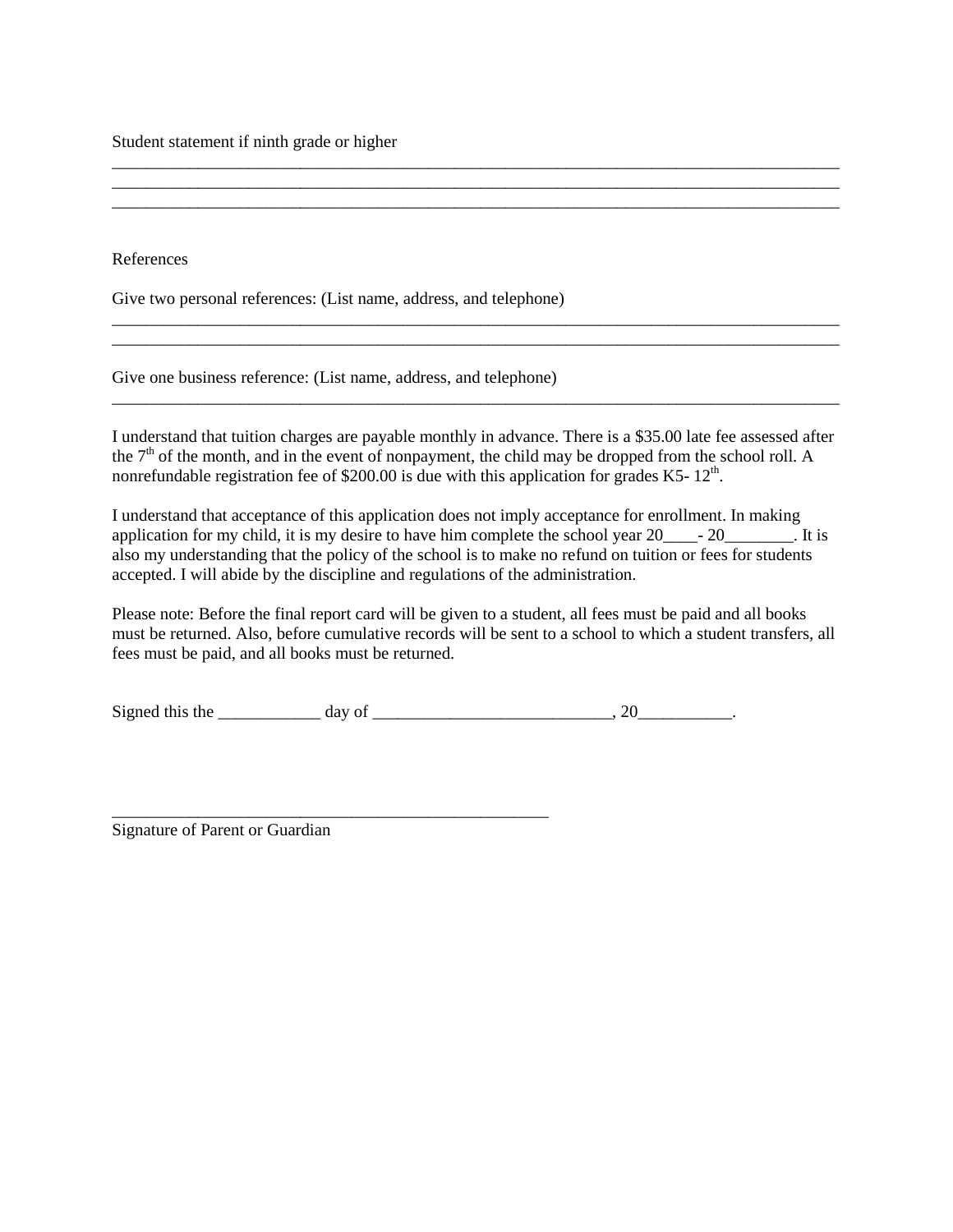## **Admission Checklist**

| Completed Application           | <b>Application Fee</b> | Interview                      |
|---------------------------------|------------------------|--------------------------------|
| Copy of most recent report card |                        | <b>Transcript Release Form</b> |
| <b>Birth Certificate</b>        | Social Security Card   | <b>Immunization Record</b>     |

All items on the admission checklist must be completed before an application will be processed.

All applications are subject to acceptance and approval by the Board of Trustees of Wayne Academy. It does not discriminate on the basis of race, color, or national and ethnic origin in admission policies, administration policies, scholarship and loan programs, athletic policies or other school administered programs.